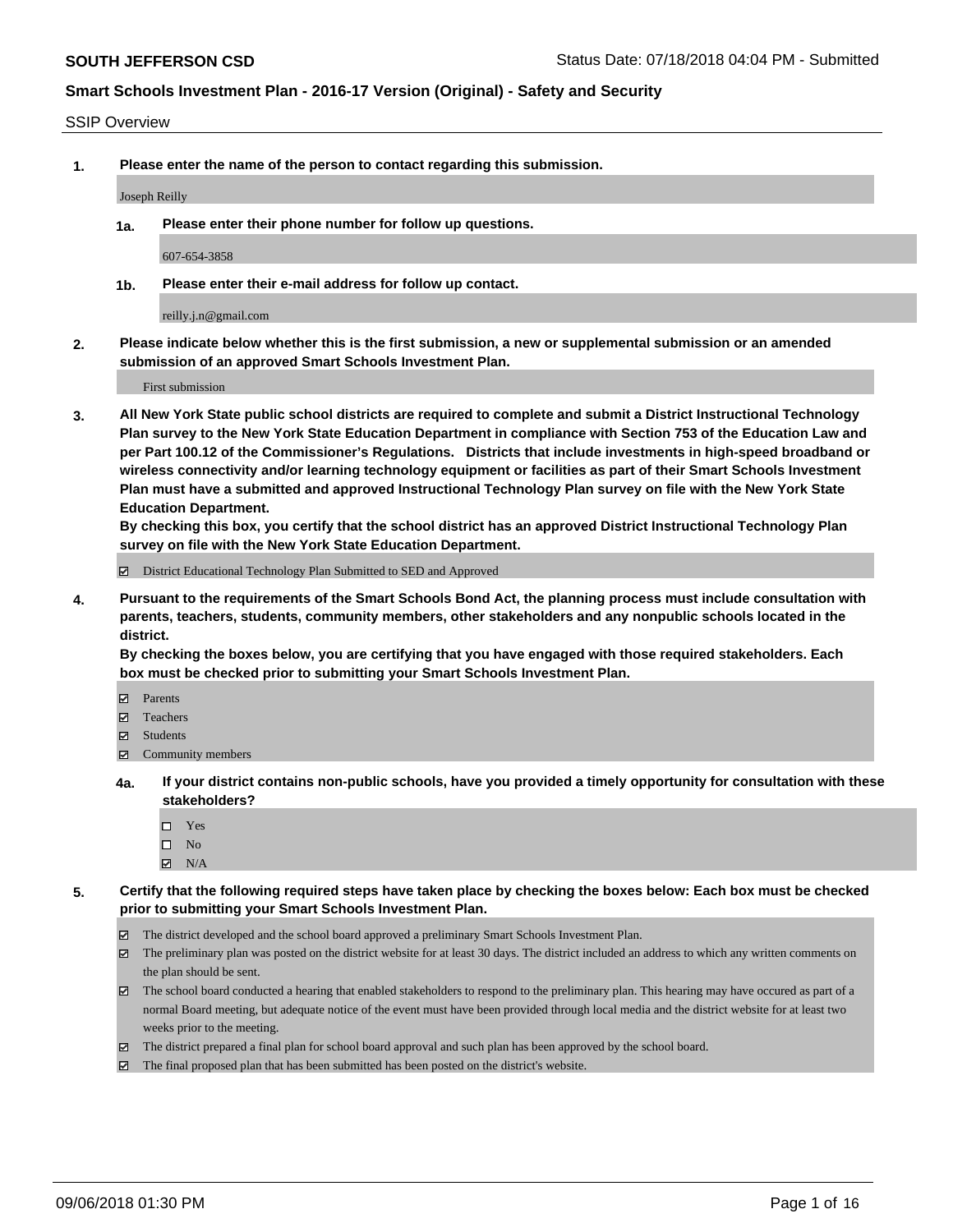SSIP Overview

**5a. Please upload the proposed Smart Schools Investment Plan (SSIP) that was posted on the district's website, along with any supporting materials. Note that this should be different than your recently submitted Educational Technology Survey. The Final SSIP, as approved by the School Board, should also be posted on the website and remain there during the course of the projects contained therein.**

Smart Schools Investment Plan Presentation.pdf

**5b. Enter the webpage address where the final Smart Schools Investment Plan is posted. The Plan should remain posted for the life of the included projects.**

http://www.spartanpride.org/cms/One.aspx?portalId=277893&pageId=7373301

**6. Please enter an estimate of the total number of students and staff that will benefit from this Smart Schools Investment Plan based on the cumulative projects submitted to date.**

2,080

**7. An LEA/School District may partner with one or more other LEA/School Districts to form a consortium to pool Smart Schools Bond Act funds for a project that meets all other Smart School Bond Act requirements. Each school district participating in the consortium will need to file an approved Smart Schools Investment Plan for the project and submit a signed Memorandum of Understanding that sets forth the details of the consortium including the roles of each respective district.**

 $\Box$  The district plans to participate in a consortium to partner with other school district(s) to implement a Smart Schools project.

### **8. Please enter the name and 6-digit SED Code for each LEA/School District participating in the Consortium.**

| <b>Partner LEA/District</b> | <b>ISED BEDS Code</b> |
|-----------------------------|-----------------------|
| (No Response)               | (No Response)         |

#### **9. Please upload a signed Memorandum of Understanding with all of the participating Consortium partners.**

(No Response)

**10. Your district's Smart Schools Bond Act Allocation is:**

\$1,982,406

**11. Enter the budget sub-allocations by category that you are submitting for approval at this time. If you are not budgeting SSBA funds for a category, please enter 0 (zero.) If the value entered is \$0, you will not be required to complete that survey question.**

|                                       | Sub-<br>Allocations |
|---------------------------------------|---------------------|
| <b>School Connectivity</b>            | $\mathbf 0$         |
| Connectivity Projects for Communities | $\overline{0}$      |
| <b>Classroom Technology</b>           | 0                   |
| Pre-Kindergarten Classrooms           | $\Omega$            |
| Replace Transportable Classrooms      | $\Omega$            |
| High-Tech Security Features           | 226,365             |
| Totals:                               | 226,365             |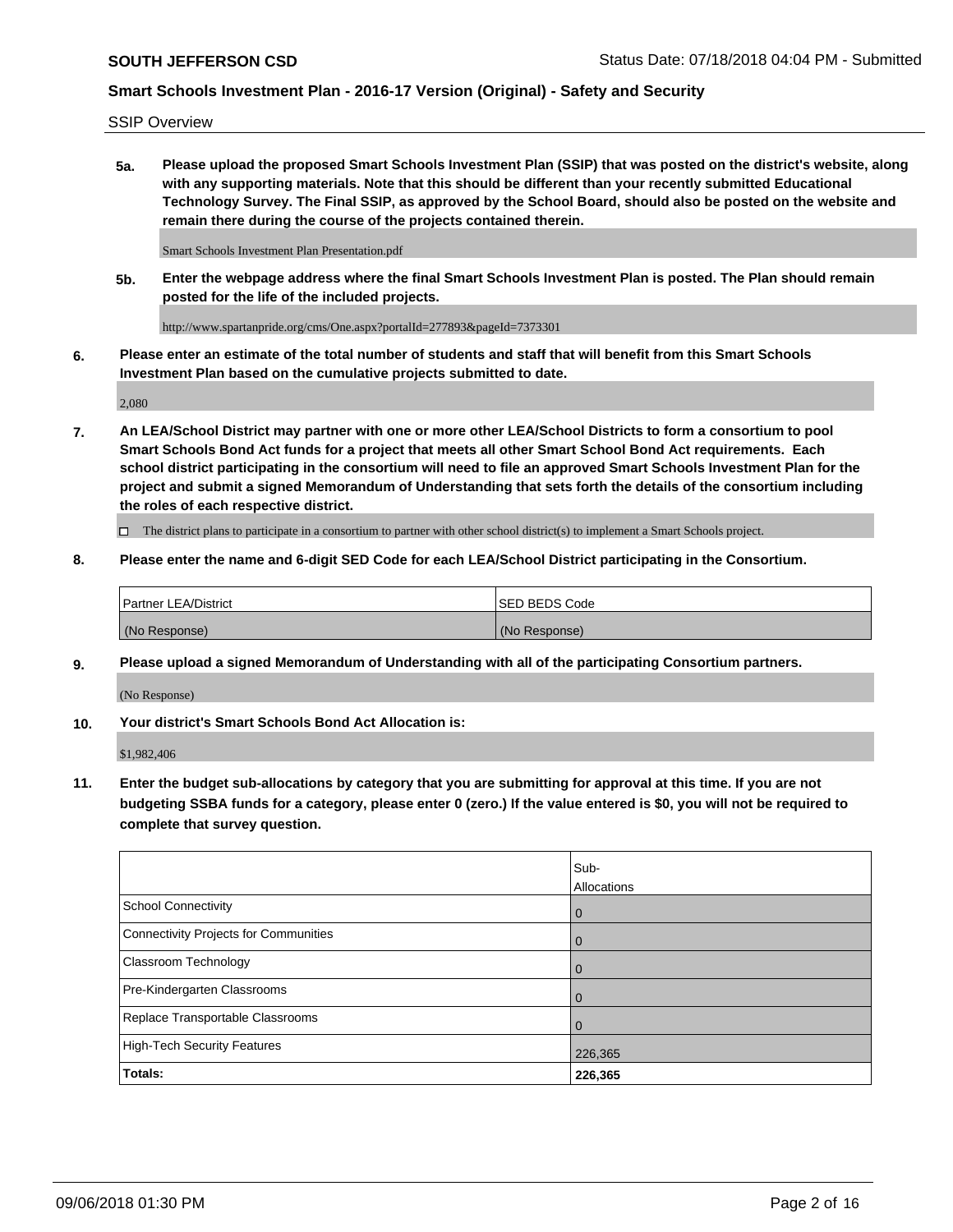School Connectivity

- **1. In order for students and faculty to receive the maximum benefit from the technology made available under the Smart Schools Bond Act, their school buildings must possess sufficient connectivity infrastructure to ensure that devices can be used during the school day. Smart Schools Investment Plans must demonstrate that:**
	- **• sufficient infrastructure that meets the Federal Communications Commission's 100 Mbps per 1,000 students standard currently exists in the buildings where new devices will be deployed, or**
	- **• is a planned use of a portion of Smart Schools Bond Act funds, or**
	- **• is under development through another funding source.**

**Smart Schools Bond Act funds used for technology infrastructure or classroom technology investments must increase the number of school buildings that meet or exceed the minimum speed standard of 100 Mbps per 1,000 students and staff within 12 months. This standard may be met on either a contracted 24/7 firm service or a "burstable" capability. If the standard is met under the burstable criteria, it must be:**

**1. Specifically codified in a service contract with a provider, and**

**2. Guaranteed to be available to all students and devices as needed, particularly during periods of high demand, such as computer-based testing (CBT) periods.**

**Please describe how your district already meets or is planning to meet this standard within 12 months of plan submission.**

(No Response)

**1a. If a district believes that it will be impossible to meet this standard within 12 months, it may apply for a waiver of this requirement, as described on the Smart Schools website. The waiver must be filed and approved by SED prior to submitting this survey.**

 $\Box$  By checking this box, you are certifying that the school district has an approved waiver of this requirement on file with the New York State Education Department.

**2. Connectivity Speed Calculator (Required)**

|                         | l Number of<br><b>Students</b> | Multiply by<br>100 Kbps | Divide by 1000 Current Speed<br>to Convert to<br>Required<br>Speed in Mb | lin Mb           | Expected<br>Speed to be<br>Attained Within   Required<br>12 Months | <b>Expected Date</b><br><b>When</b><br>Speed Will be<br><b>Met</b> |
|-------------------------|--------------------------------|-------------------------|--------------------------------------------------------------------------|------------------|--------------------------------------------------------------------|--------------------------------------------------------------------|
| <b>Calculated Speed</b> | (No<br>Response)               | (No Response)           | (No<br>Response)                                                         | (No<br>Response) | (No<br>Response)                                                   | (No<br>Response)                                                   |

**3. Describe how you intend to use Smart Schools Bond Act funds for high-speed broadband and/or wireless connectivity projects in school buildings.**

(No Response)

**4. Describe the linkage between the district's District Instructional Technology Plan and the proposed projects. (There should be a link between your response to this question and your response to Question 1 in Part E. Curriculum and Instruction "What are the district's plans to use digital connectivity and technology to improve teaching and learning?)**

(No Response)

**5. If the district wishes to have students and staff access the Internet from wireless devices within the school building, or in close proximity to it, it must first ensure that it has a robust Wi-Fi network in place that has sufficient bandwidth to meet user demand.**

**Please describe how you have quantified this demand and how you plan to meet this demand.**

(No Response)

**6. As indicated on Page 5 of the guidance, the Office of Facilities Planning will have to conduct a preliminary review**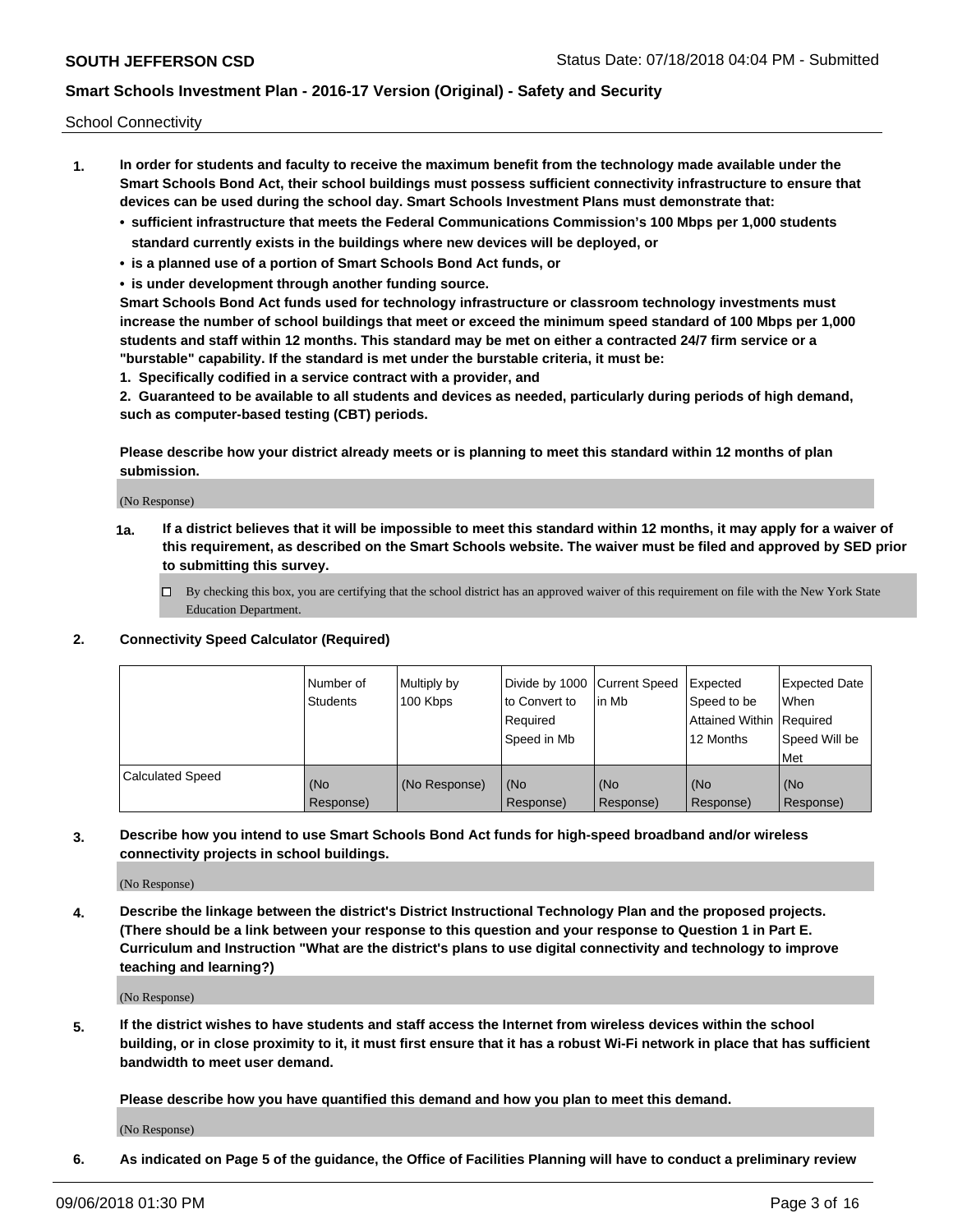School Connectivity

**of all capital projects, including connectivity projects.**

**Please indicate on a separate row each project number given to you by the Office of Facilities Planning.**

| Project Number |  |
|----------------|--|
|                |  |
| (No Response)  |  |
|                |  |

**7. Certain high-tech security and connectivity infrastructure projects may be eligible for an expedited review process as determined by the Office of Facilities Planning.**

**Was your project deemed eligible for streamlined review?**

(No Response)

**8. Include the name and license number of the architect or engineer of record.**

| Name          | License Number |
|---------------|----------------|
| (No Response) | (No Response)  |

**9. If you are submitting an allocation for School Connectivity complete this table. Note that the calculated Total at the bottom of the table must equal the Total allocation for this category that you entered in the SSIP Overview overall budget.** 

|                                            | Sub-          |
|--------------------------------------------|---------------|
|                                            | Allocation    |
| Network/Access Costs                       | (No Response) |
| Outside Plant Costs                        | (No Response) |
| School Internal Connections and Components | (No Response) |
| <b>Professional Services</b>               | (No Response) |
| Testing                                    | (No Response) |
| <b>Other Upfront Costs</b>                 | (No Response) |
| <b>Other Costs</b>                         | (No Response) |
| Totals:                                    | 0             |

**10. Please detail the type, quantity, per unit cost and total cost of the eligible items under each sub-category. This is especially important for any expenditures listed under the "Other" category. All expenditures must be eligible for tax-exempt financing to be reimbursed through the SSBA. Sufficient detail must be provided so that we can verify this is the case. If you have any questions, please contact us directly through smartschools@nysed.gov. NOTE: Wireless Access Points should be included in this category, not under Classroom Educational Technology, except those that will be loaned/purchased for nonpublic schools.**

| Select the allowable expenditure | Item to be purchased | Quantity      | Cost per Item | <b>Total Cost</b> |
|----------------------------------|----------------------|---------------|---------------|-------------------|
| type.                            |                      |               |               |                   |
| Repeat to add another item under |                      |               |               |                   |
| each type.                       |                      |               |               |                   |
| (No Response)                    | (No Response)        | (No Response) | (No Response) | (No Response)     |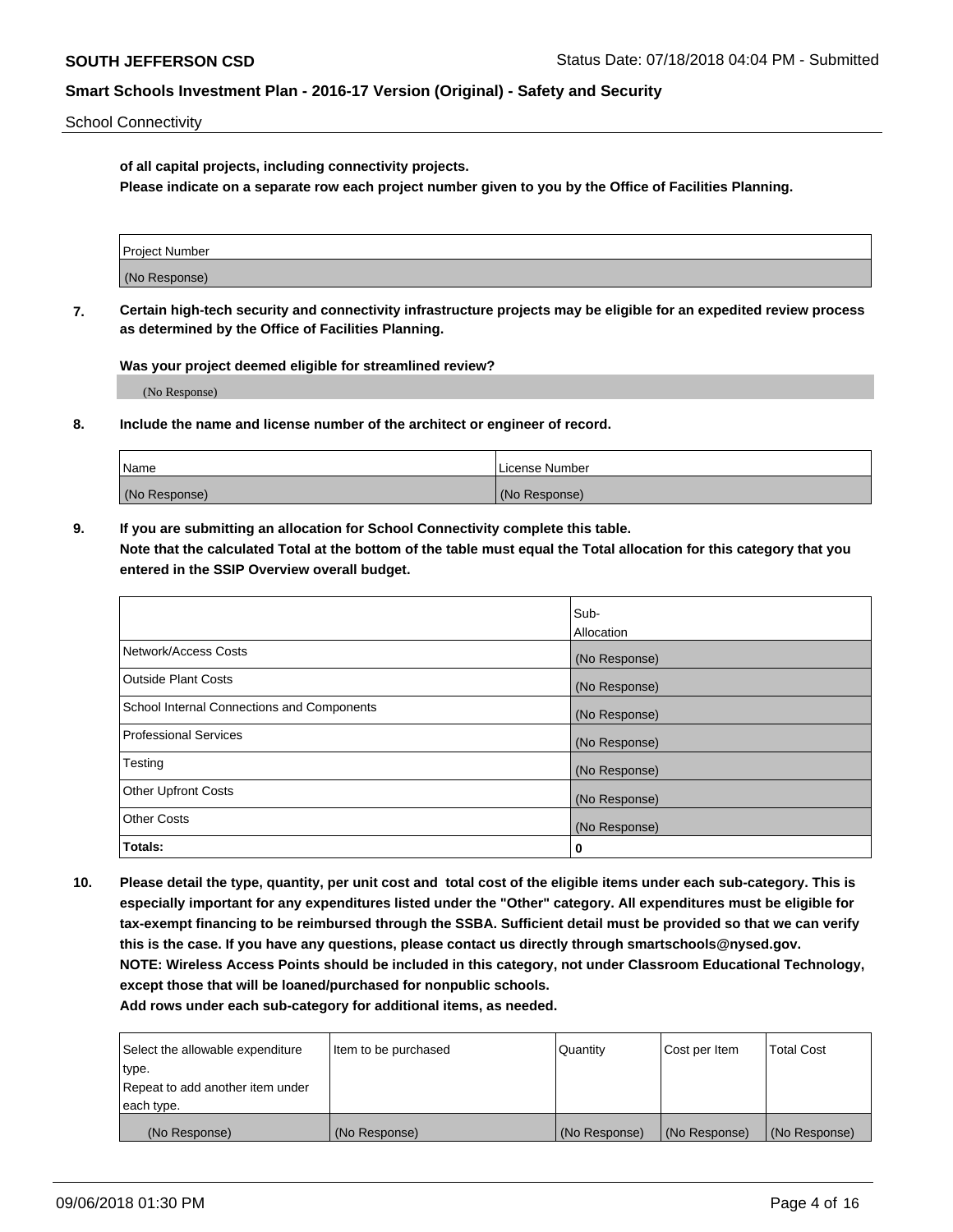Community Connectivity (Broadband and Wireless)

**1. Describe how you intend to use Smart Schools Bond Act funds for high-speed broadband and/or wireless connectivity projects in the community.**

(No Response)

**2. Please describe how the proposed project(s) will promote student achievement and increase student and/or staff access to the Internet in a manner that enhances student learning and/or instruction outside of the school day and/or school building.**

(No Response)

**3. Community connectivity projects must comply with all the necessary local building codes and regulations (building and related permits are not required prior to plan submission).**

 $\Box$  I certify that we will comply with all the necessary local building codes and regulations.

**4. Please describe the physical location of the proposed investment.**

(No Response)

**5. Please provide the initial list of partners participating in the Community Connectivity Broadband Project, along with their Federal Tax Identification (Employer Identification) number.**

| <b>Project Partners</b> | Federal ID#   |
|-------------------------|---------------|
| (No Response)           | (No Response) |

**6. If you are submitting an allocation for Community Connectivity, complete this table.**

**Note that the calculated Total at the bottom of the table must equal the Total allocation for this category that you entered in the SSIP Overview overall budget.**

|                                    | Sub-Allocation |
|------------------------------------|----------------|
| Network/Access Costs               | (No Response)  |
| <b>Outside Plant Costs</b>         | (No Response)  |
| <b>Tower Costs</b>                 | (No Response)  |
| <b>Customer Premises Equipment</b> | (No Response)  |
| <b>Professional Services</b>       | (No Response)  |
| Testing                            | (No Response)  |
| <b>Other Upfront Costs</b>         | (No Response)  |
| <b>Other Costs</b>                 | (No Response)  |
| Totals:                            | 0              |

**7. Please detail the type, quantity, per unit cost and total cost of the eligible items under each sub-category. This is especially important for any expenditures listed under the "Other" category. All expenditures must be capital-bond eligible to be reimbursed through the SSBA. If you have any questions, please contact us directly through smartschools@nysed.gov.**

| Select the allowable expenditure | Item to be purchased | Quantity      | Cost per Item | <b>Total Cost</b> |
|----------------------------------|----------------------|---------------|---------------|-------------------|
| type.                            |                      |               |               |                   |
| Repeat to add another item under |                      |               |               |                   |
| each type.                       |                      |               |               |                   |
| (No Response)                    | (No Response)        | (No Response) | (No Response) | (No Response)     |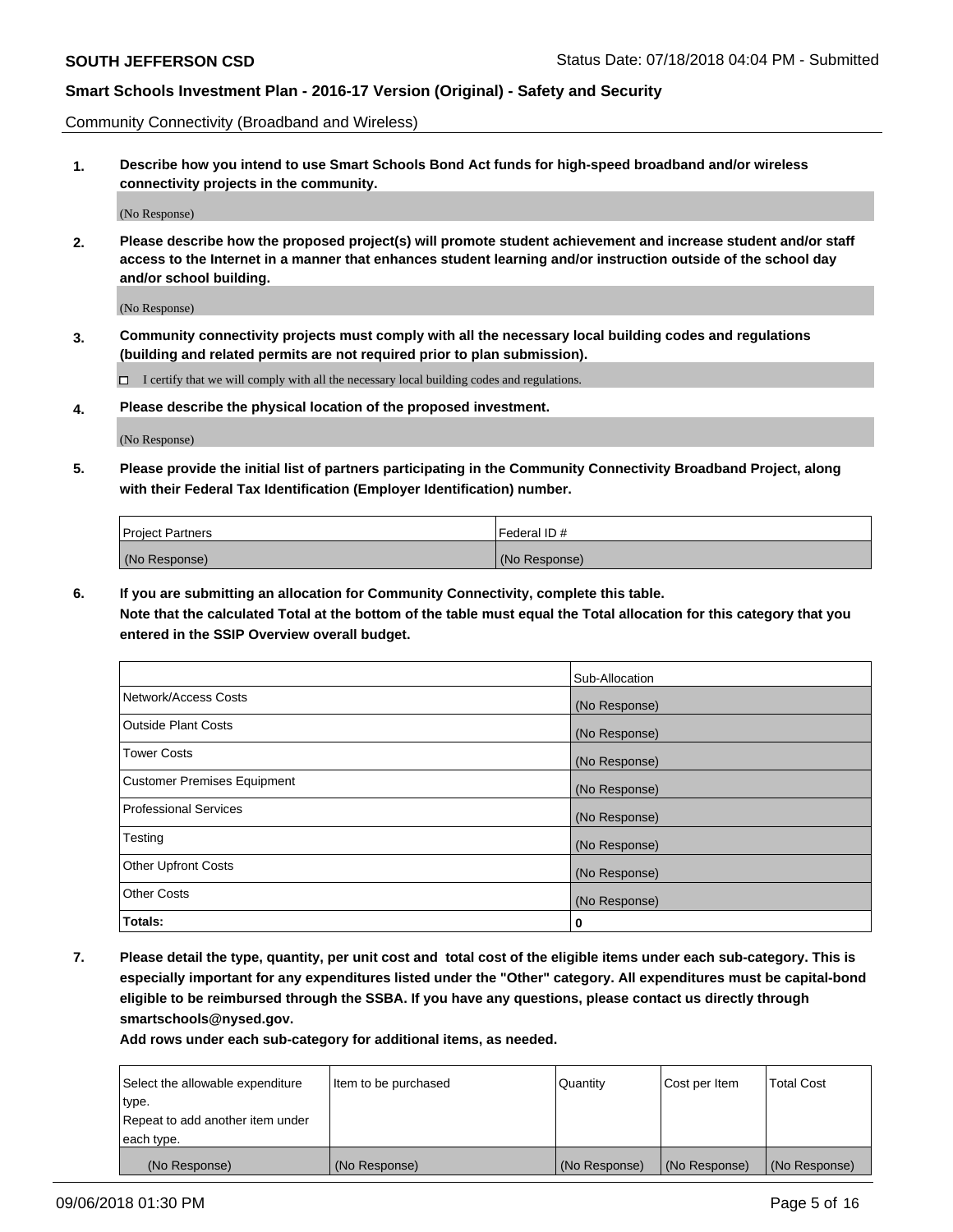### Classroom Learning Technology

**1. In order for students and faculty to receive the maximum benefit from the technology made available under the Smart Schools Bond Act, their school buildings must possess sufficient connectivity infrastructure to ensure that devices can be used during the school day. Smart Schools Investment Plans must demonstrate that sufficient infrastructure that meets the Federal Communications Commission's 100 Mbps per 1,000 students standard currently exists in the buildings where new devices will be deployed, or is a planned use of a portion of Smart Schools Bond Act funds, or is under development through another funding source. Smart Schools Bond Act funds used for technology infrastructure or classroom technology investments must increase the number of school buildings that meet or exceed the minimum speed standard of 100 Mbps per 1,000**

**students and staff within 12 months. This standard may be met on either a contracted 24/7 firm service or a "burstable" capability. If the standard is met under the burstable criteria, it must be:**

**1. Specifically codified in a service contract with a provider, and**

**2. Guaranteed to be available to all students and devices as needed, particularly during periods of high demand, such as computer-based testing (CBT) periods.**

**Please describe how your district already meets or is planning to meet this standard within 12 months of plan submission.**

(No Response)

- **1a. If a district believes that it will be impossible to meet this standard within 12 months, it may apply for a waiver of this requirement, as described on the Smart Schools website. The waiver must be filed and approved by SED prior to submitting this survey.**
	- By checking this box, you are certifying that the school district has an approved waiver of this requirement on file with the New York State Education Department.

#### **2. Connectivity Speed Calculator (Required)**

|                         | l Number of<br>Students | Multiply by<br>100 Kbps | to Convert to<br>Required<br>Speed in Mb | Divide by 1000 Current Speed Expected<br>lin Mb | Speed to be<br>Attained Within Required<br>12 Months | <b>Expected Date</b><br>When<br>Speed Will be<br>Met |
|-------------------------|-------------------------|-------------------------|------------------------------------------|-------------------------------------------------|------------------------------------------------------|------------------------------------------------------|
| <b>Calculated Speed</b> | (No<br>Response)        | (No Response)           | (No<br>Response)                         | (No<br>Response)                                | (No<br>Response)                                     | (No<br>Response)                                     |

**3. If the district wishes to have students and staff access the Internet from wireless devices within the school building, or in close proximity to it, it must first ensure that it has a robust Wi-Fi network in place that has sufficient bandwidth to meet user demand.**

**Please describe how you have quantified this demand and how you plan to meet this demand.**

(No Response)

**4. All New York State public school districts are required to complete and submit an Instructional Technology Plan survey to the New York State Education Department in compliance with Section 753 of the Education Law and per Part 100.12 of the Commissioner's Regulations.**

**Districts that include educational technology purchases as part of their Smart Schools Investment Plan must have a submitted and approved Instructional Technology Plan survey on file with the New York State Education Department.**

- $\Box$  By checking this box, you are certifying that the school district has an approved Instructional Technology Plan survey on file with the New York State Education Department.
- **5. Describe the devices you intend to purchase and their compatibility with existing or planned platforms or systems. Specifically address the adequacy of each facility's electrical, HVAC and other infrastructure necessary to install and support the operation of the planned technology.**

(No Response)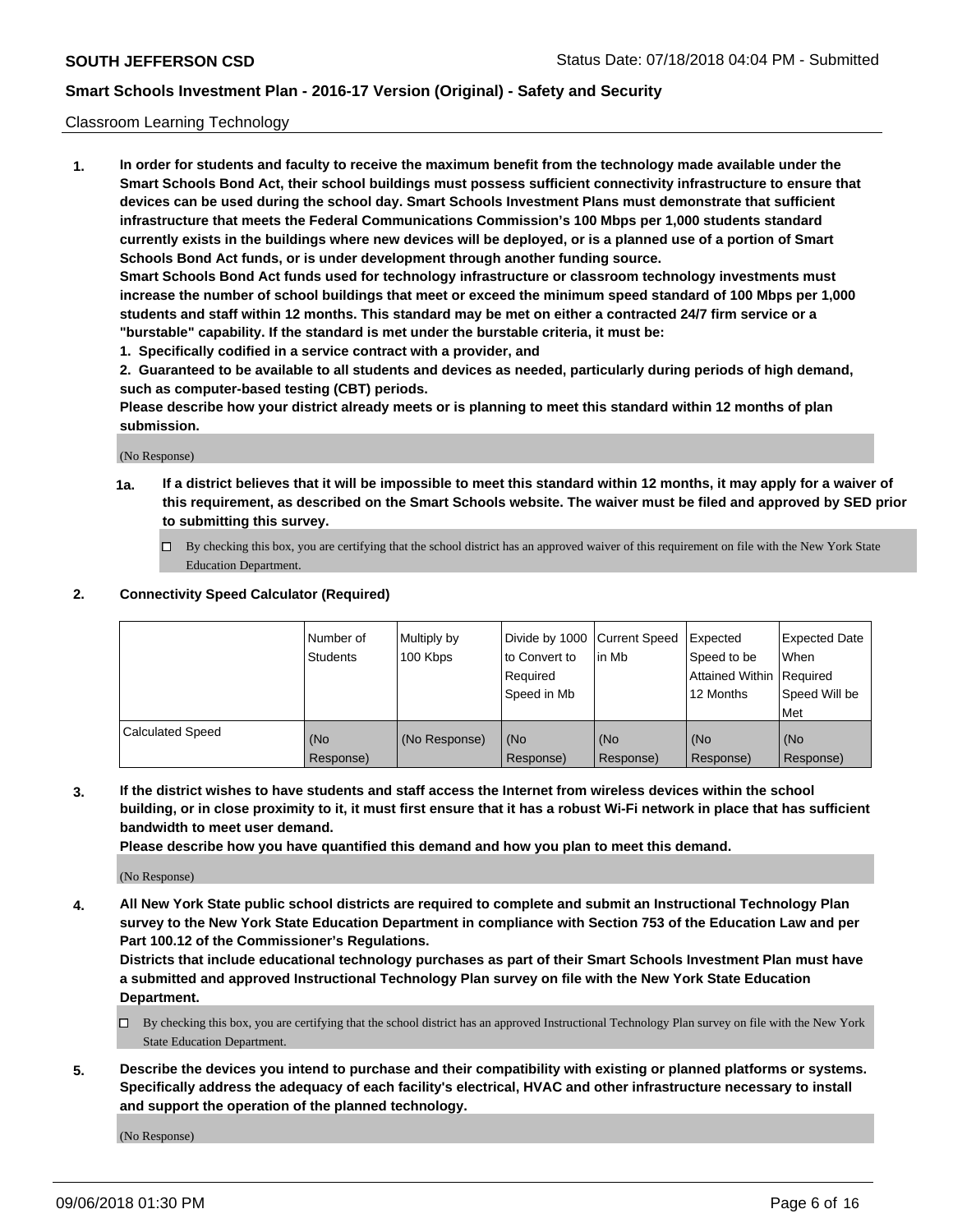#### Classroom Learning Technology

- **6. Describe how the proposed technology purchases will:**
	- **> enhance differentiated instruction;**
	- **> expand student learning inside and outside the classroom;**
	- **> benefit students with disabilities and English language learners; and**
	- **> contribute to the reduction of other learning gaps that have been identified within the district.**

**The expectation is that districts will place a priority on addressing the needs of students who struggle to succeed in a rigorous curriculum. Responses in this section should specifically address this concern and align with the district's Instructional Technology Plan (in particular Question 2 of E. Curriculum and Instruction: "Does the district's instructional technology plan address the needs of students with disabilities to ensure equitable access to instruction, materials and assessments?" and Question 3 of the same section: "Does the district's instructional technology plan address the provision of assistive technology specifically for students with disabilities to ensure access to and participation in the general curriculum?"**

(No Response)

**7. Where appropriate, describe how the proposed technology purchases will enhance ongoing communication with parents and other stakeholders and help the district facilitate technology-based regional partnerships, including distance learning and other efforts.**

(No Response)

**8. Describe the district's plan to provide professional development to ensure that administrators, teachers and staff can employ the technology purchased to enhance instruction successfully.**

**Note: This response should be aligned and expanded upon in accordance with your district's response to Question 1 of F. Professional Development of your Instructional Technology Plan: "Please provide a summary of professional development offered to teachers and staff, for the time period covered by this plan, to support technology to enhance teaching and learning. Please include topics, audience and method of delivery within your summary."**

(No Response)

- **9. Districts must contact the SUNY/CUNY teacher preparation program that supplies the largest number of the district's new teachers to request advice on innovative uses and best practices at the intersection of pedagogy and educational technology.**
	- By checking this box, you certify that you have contacted the SUNY/CUNY teacher preparation program that supplies the largest number of your new teachers to request advice on these issues.
	- **9a. Please enter the name of the SUNY or CUNY Institution that you contacted.**

(No Response)

**9b. Enter the primary Institution phone number.**

(No Response)

**9c. Enter the name of the contact person with whom you consulted and/or will be collaborating with on innovative uses of technology and best practices.**

(No Response)

**10. A district whose Smart Schools Investment Plan proposes the purchase of technology devices and other hardware must account for nonpublic schools in the district.**

**Are there nonpublic schools within your school district?**

Yes

 $\square$  No

**11. Nonpublic Classroom Technology Loan Calculator**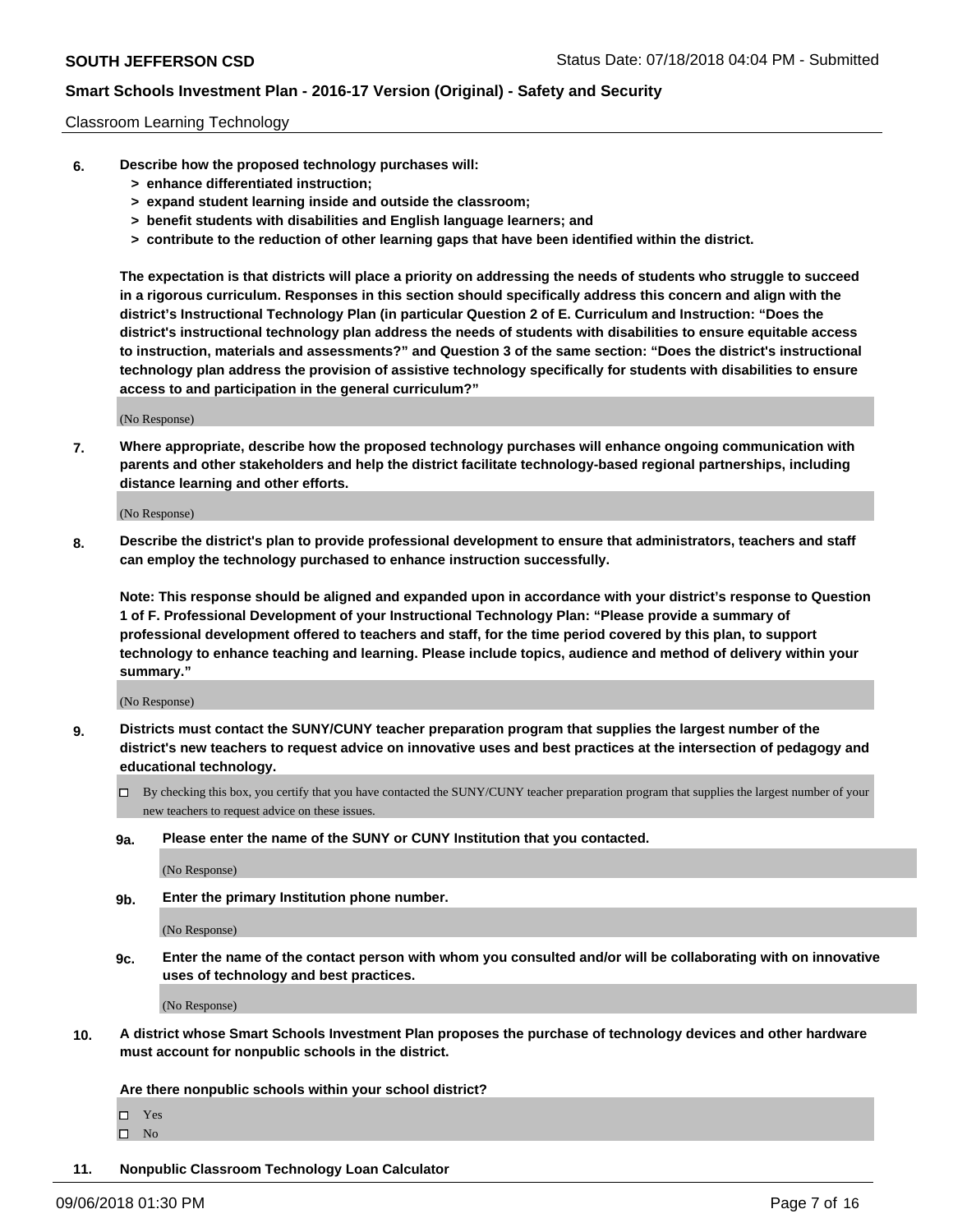### Classroom Learning Technology

**The Smart Schools Bond Act provides that any Classroom Learning Technology purchases made using Smart Schools funds shall be lent, upon request, to nonpublic schools in the district. However, no school district shall be required to loan technology in amounts greater than the total obtained and spent on technology pursuant to the Smart Schools Bond Act and the value of such loan may not exceed the total of \$250 multiplied by the nonpublic school enrollment in the base year at the time of enactment. See:**

**http://www.p12.nysed.gov/mgtserv/smart\_schools/docs/Smart\_Schools\_Bond\_Act\_Guidance\_04.27.15\_Final.pdf.**

|                                       | 1. Classroom<br>Technology<br>Sub-allocation | 2. Public<br>l Enrollment<br>(2014-15) | l 3. Nonpublic<br>l Enrollment<br>$(2014 - 15)$ | l 4. Sum of<br>l Public and<br>l Nonpublic<br>Enrollment                                      | 15. Total Per<br>Pupil Sub-<br>l allocation | l 6. Total<br>Nonpublic Loan<br>Amount |
|---------------------------------------|----------------------------------------------|----------------------------------------|-------------------------------------------------|-----------------------------------------------------------------------------------------------|---------------------------------------------|----------------------------------------|
| Calculated Nonpublic Loan<br>l Amount |                                              |                                        |                                                 | (No Response)   (No Response)   (No Response)   (No Response)   (No Response)   (No Response) |                                             |                                        |

**12. To ensure the sustainability of technology purchases made with Smart Schools funds, districts must demonstrate a long-term plan to maintain and replace technology purchases supported by Smart Schools Bond Act funds. This sustainability plan shall demonstrate a district's capacity to support recurring costs of use that are ineligible for Smart Schools Bond Act funding such as device maintenance, technical support, Internet and wireless fees, maintenance of hotspots, staff professional development, building maintenance and the replacement of incidental items. Further, such a sustainability plan shall include a long-term plan for the replacement of purchased devices and equipment at the end of their useful life with other funding sources.**

 $\Box$  By checking this box, you certify that the district has a sustainability plan as described above.

**13. Districts must ensure that devices purchased with Smart Schools Bond funds will be distributed, prepared for use, maintained and supported appropriately. Districts must maintain detailed device inventories in accordance with generally accepted accounting principles.**

By checking this box, you certify that the district has a distribution and inventory management plan and system in place.

**14. If you are submitting an allocation for Classroom Learning Technology complete this table. Note that the calculated Total at the bottom of the table must equal the Total allocation for this category that you entered in the SSIP Overview overall budget.**

|                          | Sub-Allocation |
|--------------------------|----------------|
| Interactive Whiteboards  | (No Response)  |
| <b>Computer Servers</b>  | (No Response)  |
| <b>Desktop Computers</b> | (No Response)  |
| <b>Laptop Computers</b>  | (No Response)  |
| <b>Tablet Computers</b>  | (No Response)  |
| <b>Other Costs</b>       | (No Response)  |
| Totals:                  | 0              |

**15. Please detail the type, quantity, per unit cost and total cost of the eligible items under each sub-category. This is especially important for any expenditures listed under the "Other" category. All expenditures must be capital-bond eligible to be reimbursed through the SSBA. If you have any questions, please contact us directly through smartschools@nysed.gov.**

**Please specify in the "Item to be Purchased" field which specific expenditures and items are planned to meet the district's nonpublic loan requirement, if applicable.**

**NOTE: Wireless Access Points that will be loaned/purchased for nonpublic schools should ONLY be included in this category, not under School Connectivity, where public school districts would list them.**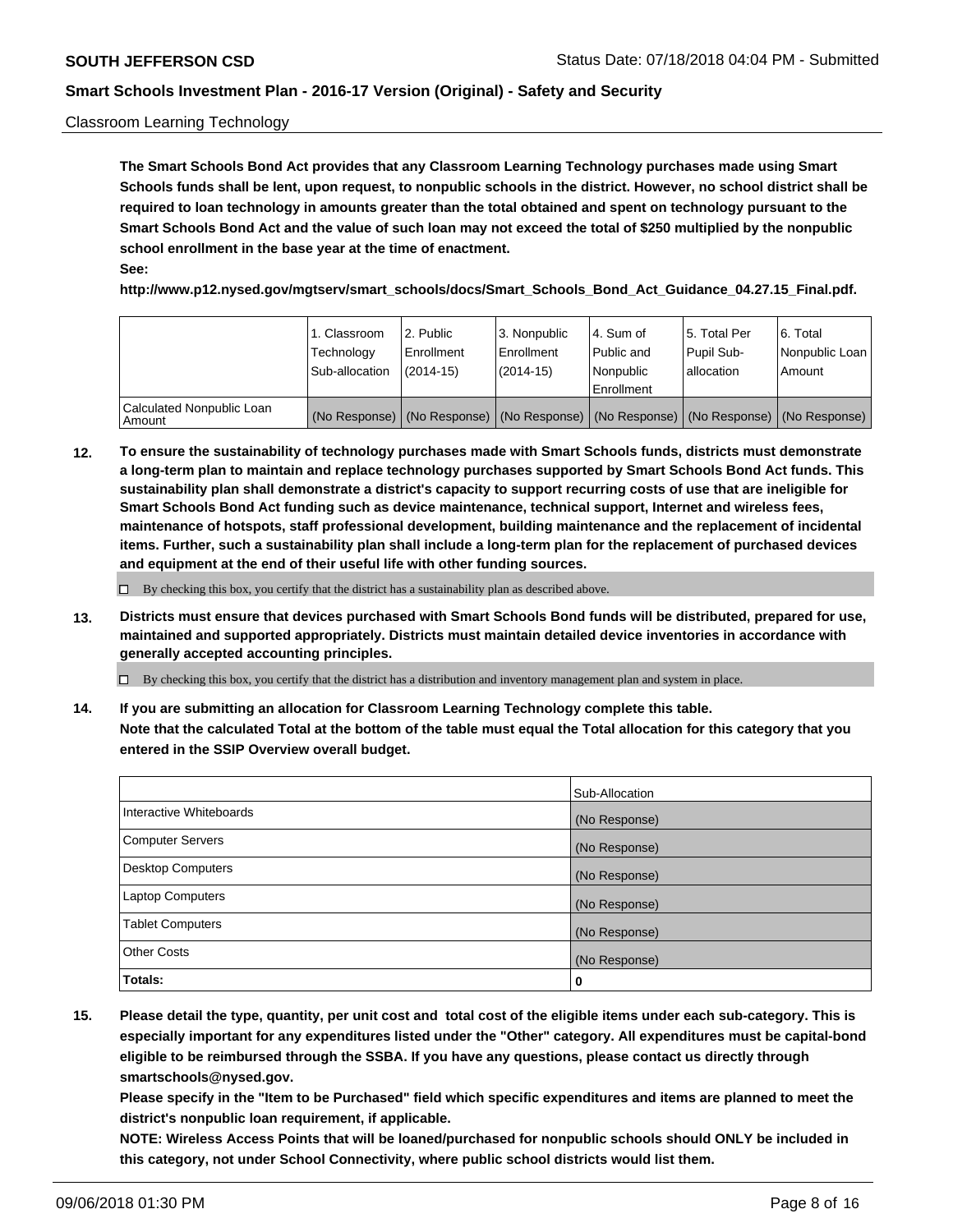Classroom Learning Technology

| Select the allowable expenditure | Iltem to be Purchased | Quantity      | Cost per Item | <b>Total Cost</b> |
|----------------------------------|-----------------------|---------------|---------------|-------------------|
| type.                            |                       |               |               |                   |
| Repeat to add another item under |                       |               |               |                   |
| each type.                       |                       |               |               |                   |
| (No Response)                    | (No Response)         | (No Response) | (No Response) | (No Response)     |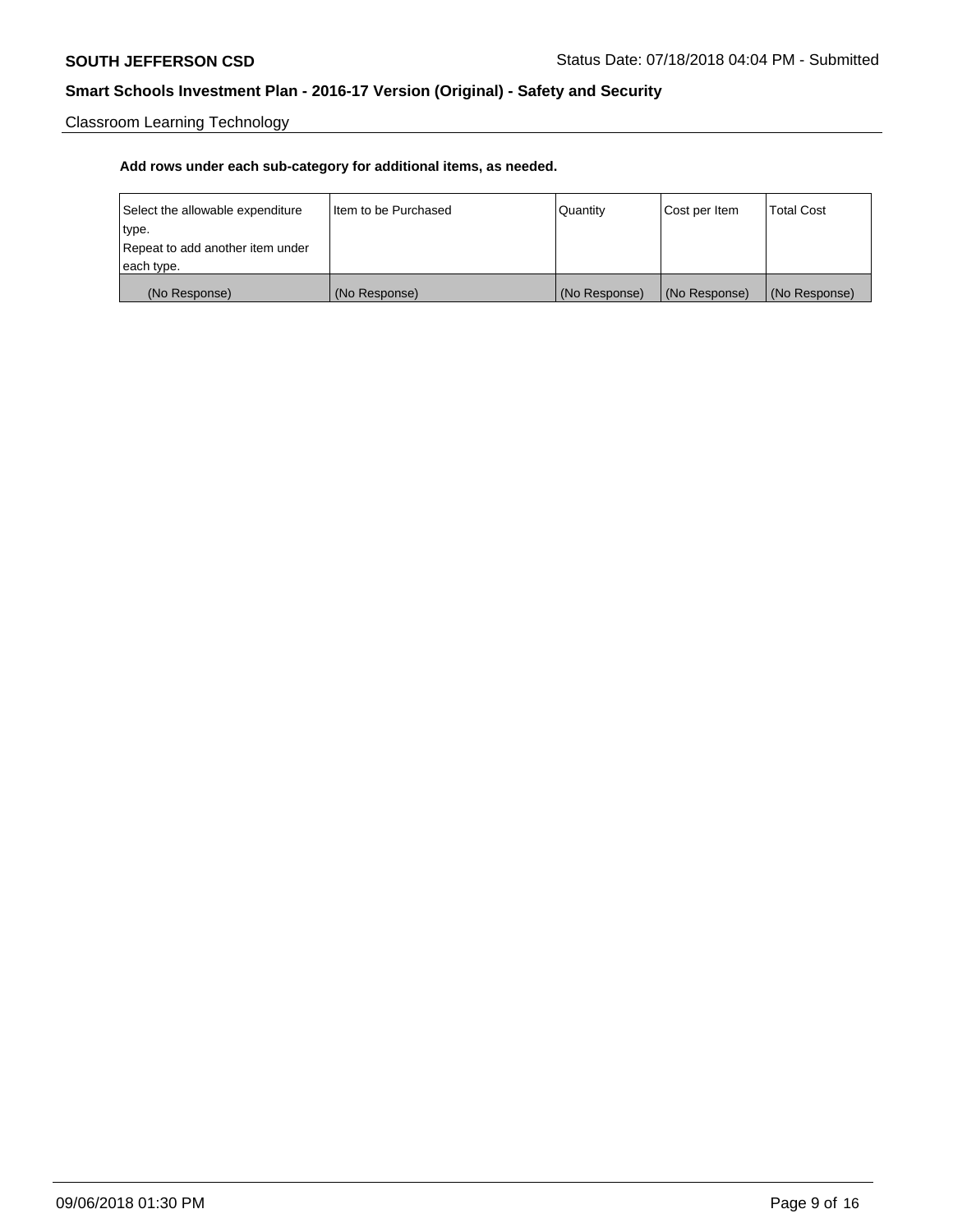#### Pre-Kindergarten Classrooms

**1. Provide information regarding how and where the district is currently serving pre-kindergarten students and justify the need for additional space with enrollment projections over 3 years.**

(No Response)

- **2. Describe the district's plan to construct, enhance or modernize education facilities to accommodate prekindergarten programs. Such plans must include:**
	- **Specific descriptions of what the district intends to do to each space;**
	- **An affirmation that pre-kindergarten classrooms will contain a minimum of 900 square feet per classroom;**
	- **The number of classrooms involved;**
	- **The approximate construction costs per classroom; and**
	- **Confirmation that the space is district-owned or has a long-term lease that exceeds the probable useful life of the improvements.**

(No Response)

**3. Smart Schools Bond Act funds may only be used for capital construction costs. Describe the type and amount of additional funds that will be required to support ineligible ongoing costs (e.g. instruction, supplies) associated with any additional pre-kindergarten classrooms that the district plans to add.**

(No Response)

**4. All plans and specifications for the erection, repair, enlargement or remodeling of school buildings in any public school district in the State must be reviewed and approved by the Commissioner. Districts that plan capital projects using their Smart Schools Bond Act funds will undergo a Preliminary Review Process by the Office of Facilities Planning.**

**Please indicate on a separate row each project number given to you by the Office of Facilities Planning.**

| Project Number |  |
|----------------|--|
| (No Response)  |  |
|                |  |

**5. If you have made an allocation for Pre-Kindergarten Classrooms, complete this table.**

**Note that the calculated Total at the bottom of the table must equal the Total allocation for this category that you entered in the SSIP Overview overall budget.**

|                                          | Sub-Allocation |
|------------------------------------------|----------------|
| Construct Pre-K Classrooms               | (No Response)  |
| Enhance/Modernize Educational Facilities | (No Response)  |
| <b>Other Costs</b>                       | (No Response)  |
| Totals:                                  | 0              |

**6. Please detail the type, quantity, per unit cost and total cost of the eligible items under each sub-category. This is especially important for any expenditures listed under the "Other" category. All expenditures must be capital-bond eligible to be reimbursed through the SSBA. If you have any questions, please contact us directly through smartschools@nysed.gov.**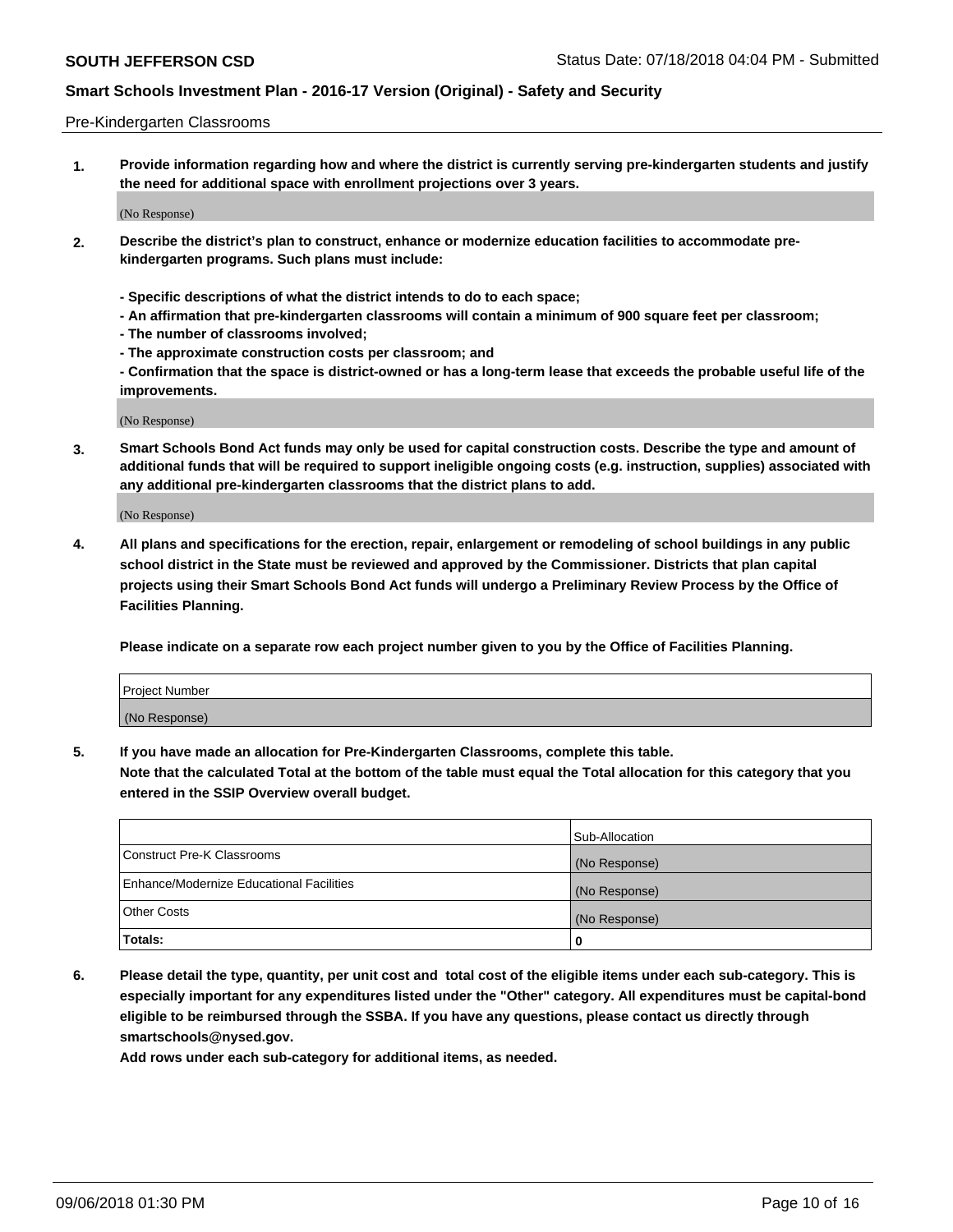Pre-Kindergarten Classrooms

| Select the allowable expenditure | Item to be purchased | Quantity      | Cost per Item | <b>Total Cost</b> |
|----------------------------------|----------------------|---------------|---------------|-------------------|
| type.                            |                      |               |               |                   |
| Repeat to add another item under |                      |               |               |                   |
| each type.                       |                      |               |               |                   |
| (No Response)                    | (No Response)        | (No Response) | (No Response) | (No Response)     |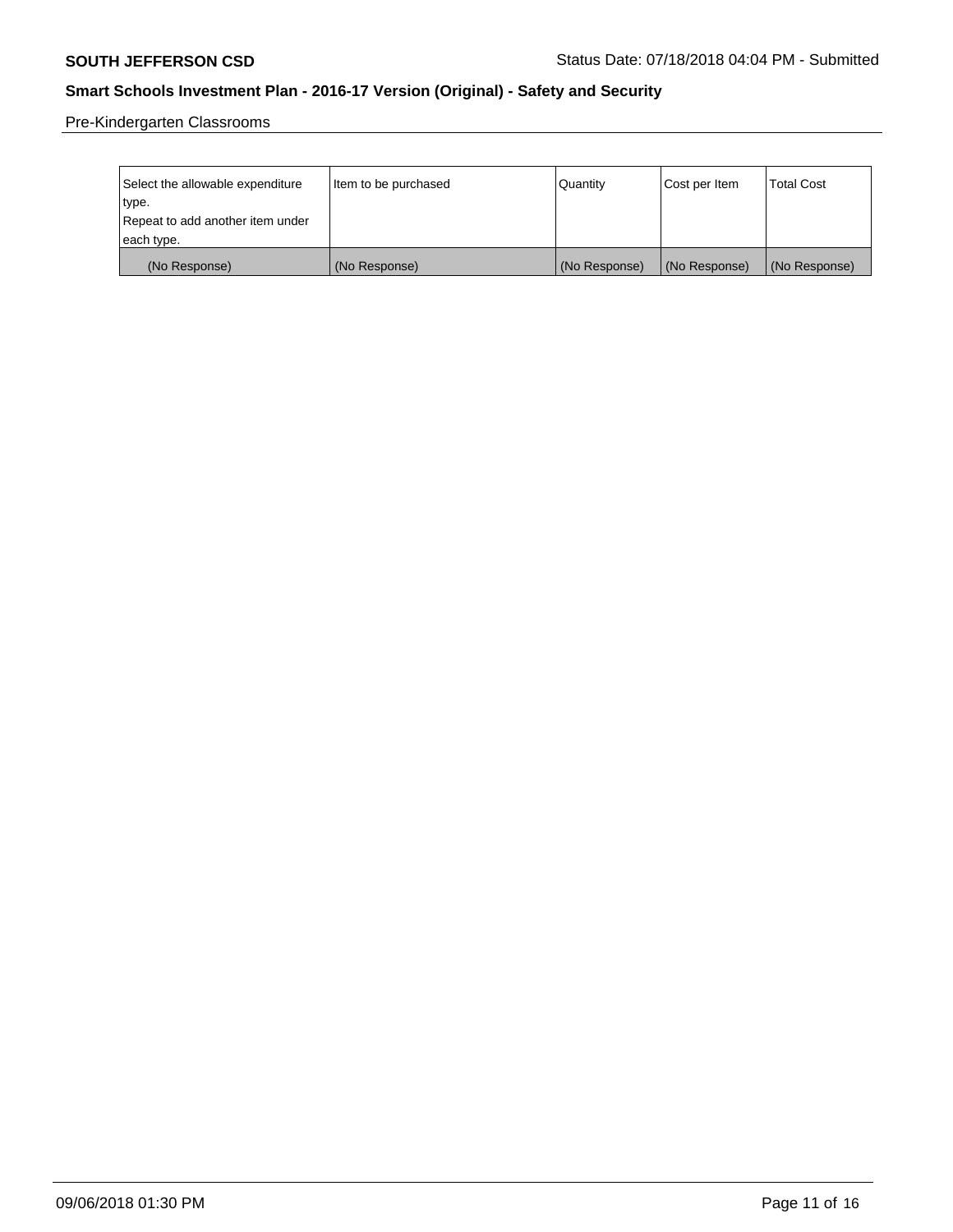Replace Transportable Classrooms

**1. Describe the district's plan to construct, enhance or modernize education facilities to provide high-quality instructional space by replacing transportable classrooms.**

(No Response)

**2. All plans and specifications for the erection, repair, enlargement or remodeling of school buildings in any public school district in the State must be reviewed and approved by the Commissioner. Districts that plan capital projects using their Smart Schools Bond Act funds will undergo a Preliminary Review Process by the Office of Facilities Planning.**

**Please indicate on a separate row each project number given to you by the Office of Facilities Planning.**

| Project Number |  |
|----------------|--|
|                |  |
|                |  |
|                |  |
|                |  |
| (No Response)  |  |
|                |  |
|                |  |
|                |  |

**3. For large projects that seek to blend Smart Schools Bond Act dollars with other funds, please note that Smart Schools Bond Act funds can be allocated on a pro rata basis depending on the number of new classrooms built that directly replace transportable classroom units.**

**If a district seeks to blend Smart Schools Bond Act dollars with other funds describe below what other funds are being used and what portion of the money will be Smart Schools Bond Act funds.**

(No Response)

**4. If you have made an allocation for Replace Transportable Classrooms, complete this table. Note that the calculated Total at the bottom of the table must equal the Total allocation for this category that you entered in the SSIP Overview overall budget.**

|                                                | Sub-Allocation |
|------------------------------------------------|----------------|
| Construct New Instructional Space              | (No Response)  |
| Enhance/Modernize Existing Instructional Space | (No Response)  |
| <b>Other Costs</b>                             | (No Response)  |
| Totals:                                        | 0              |

**5. Please detail the type, quantity, per unit cost and total cost of the eligible items under each sub-category. This is especially important for any expenditures listed under the "Other" category. All expenditures must be capital-bond eligible to be reimbursed through the SSBA. If you have any questions, please contact us directly through smartschools@nysed.gov.**

| Select the allowable expenditure | Item to be purchased | l Quantitv    | Cost per Item | <b>Total Cost</b> |
|----------------------------------|----------------------|---------------|---------------|-------------------|
| type.                            |                      |               |               |                   |
| Repeat to add another item under |                      |               |               |                   |
| each type.                       |                      |               |               |                   |
| (No Response)                    | (No Response)        | (No Response) | (No Response) | (No Response)     |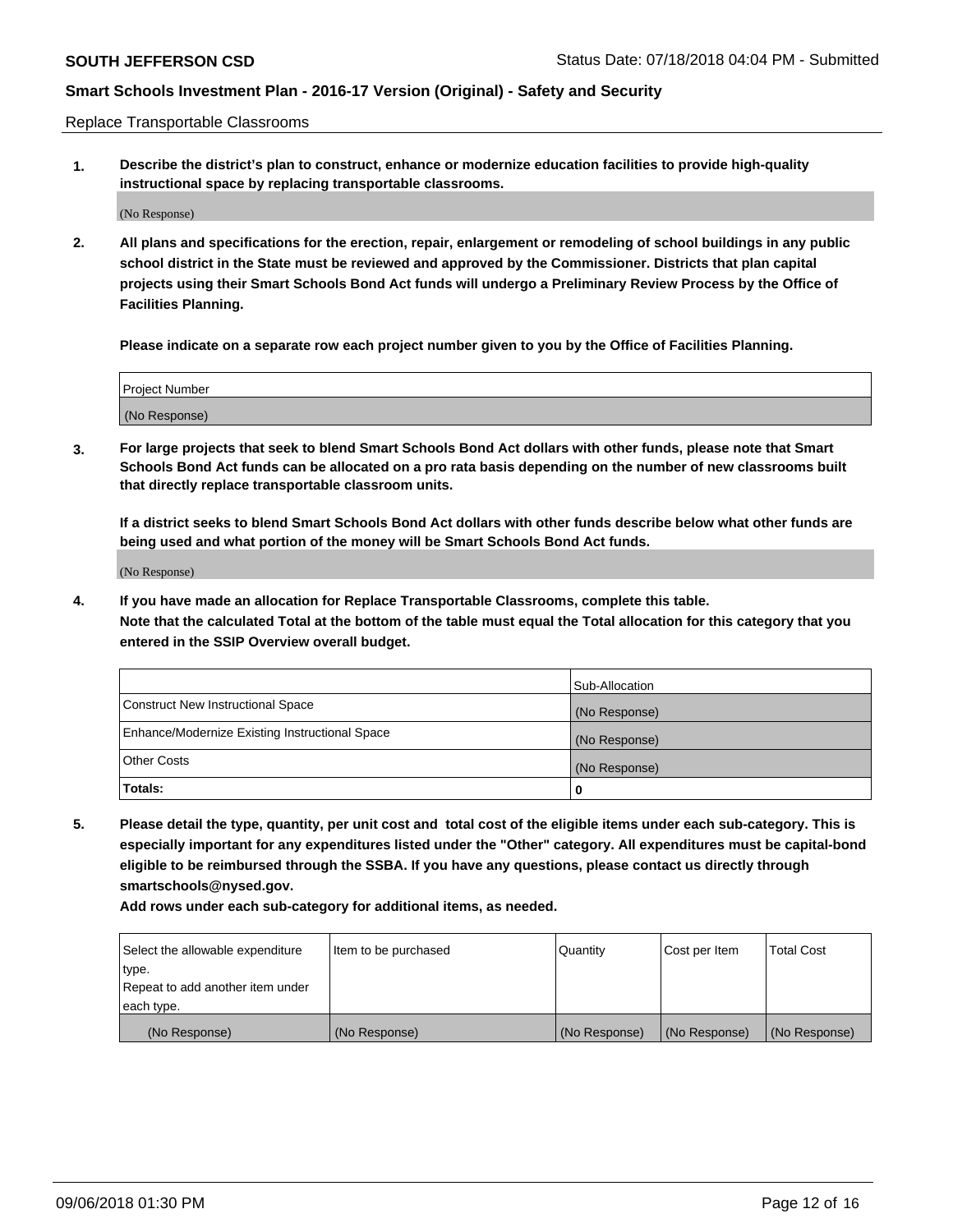### High-Tech Security Features

## **1. Describe how you intend to use Smart Schools Bond Act funds to install high-tech security features in school buildings and on school campuses.**

The South Jefferson Central School District proposes to use the SSBA funds to improve security on campus by upgrading and installing equipment to improve emergency communication in all parts of the district. The district proposes to install a district wide replacement telephone system. The current system is an antiquated analog system which has limited availability, coverage, and capacity.

In the event of an emergency, getting the correct information to the right people at the right time is critical. With the current telephone system that is not possible. Some locations in the district have no telephone communication. In others the system is unreliable. In others the antiquated analog system has only basic dial out features.

The system that South Jefferson proposes will have several features that will be valuable in an emergency situation. Currently, in the event of an emergency, a teacher or student might dial 9-1-1. Unfortunately, the administration's first indication that an emergency exists is when an emergency vehicle shows up at the school. When that emergency responder arrives, they only knows that there is an emergency at the address. No information as to specific room. The new system will notify the main office of exactly the phone location as soon as the user dials 9-1-1. When the emergency responder arrives they will be directed to the exact location.

Because the phone system will be IP based, extensions can be put anywhere there is computer network capacity. Since the campus has saturation coverage, this will provide telephone coverage in all locations. No more areas without coverage. No expense from running a separate analog wiring system.

The phone system will also have digital messaging capacity. The main office will be able to send digital messages to a display on a single phone, a group of phones, or the entire system. These messages might say "an intruder is in the building. Shelter in Place." This phone system will be essential to safety as the district moves forward.

**2. All plans and specifications for the erection, repair, enlargement or remodeling of school buildings in any public school district in the State must be reviewed and approved by the Commissioner. Districts that plan capital projects using their Smart Schools Bond Act funds will undergo a Preliminary Review Process by the Office of Facilities Planning.** 

**Please indicate on a separate row each project number given to you by the Office of Facilities Planning.**

| Project Number        |  |
|-----------------------|--|
| 22-01-01-04-7-999-001 |  |

### **3. Was your project deemed eligible for streamlined Review?**

- □ Yes
- $\boxtimes$  No
- **4. Include the name and license number of the architect or engineer of record.**

| <b>Name</b>     | License Number |
|-----------------|----------------|
| Nick Signorelli | 24017          |

**5. If you have made an allocation for High-Tech Security Features, complete this table.**

**Note that the calculated Total at the bottom of the table must equal the Total allocation for this category that you entered in the SSIP Overview overall budget.**

|                                                      | Sub-Allocation |
|------------------------------------------------------|----------------|
| Capital-Intensive Security Project (Standard Review) | $\overline{0}$ |
| Electronic Security System                           | 152,788        |
| <b>Entry Control System</b>                          | $\overline{0}$ |
| Approved Door Hardening Project                      | $\Omega$       |
| <b>Other Costs</b>                                   | 73,577         |
| Totals:                                              |                |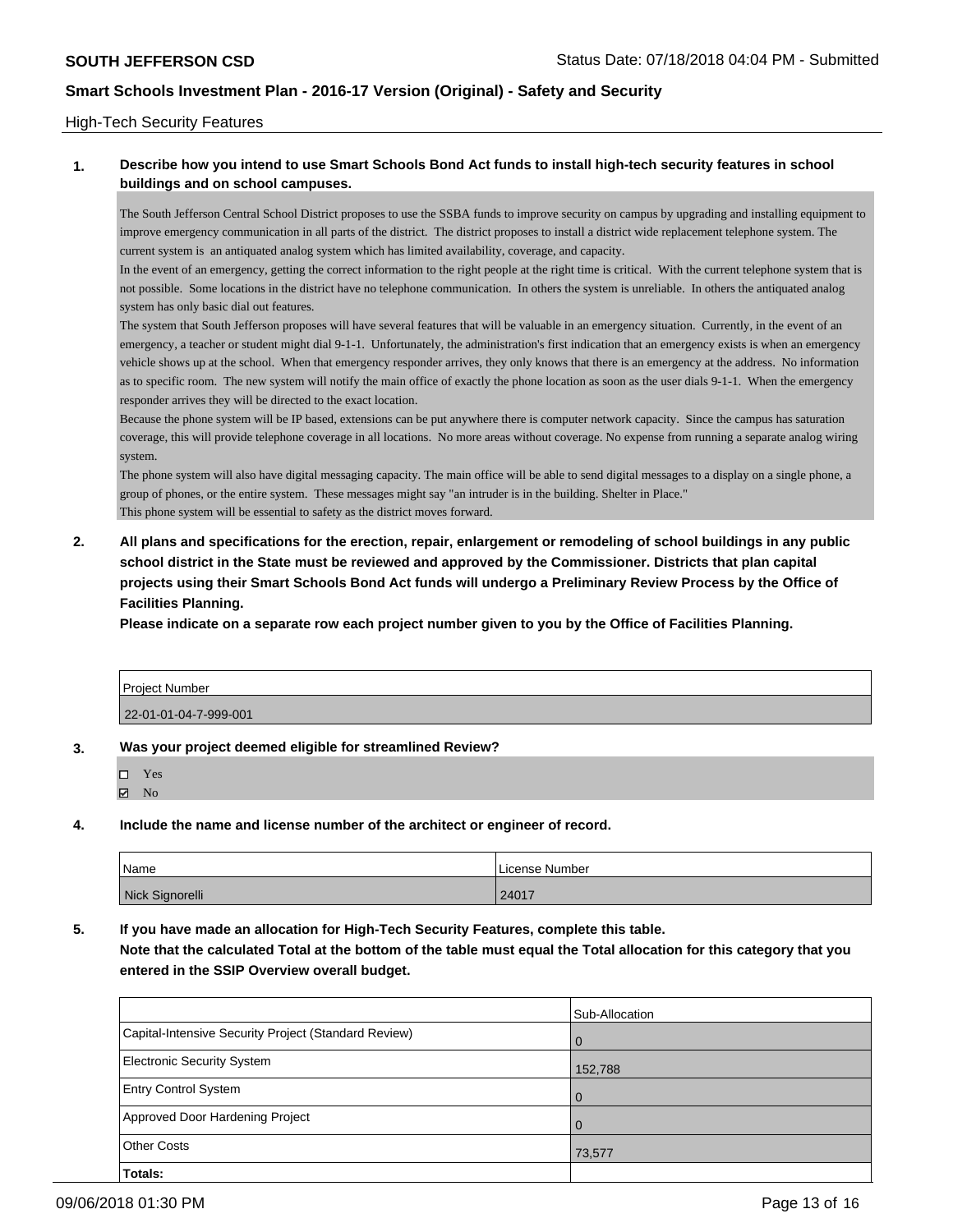High-Tech Security Features

| .<br>uor |
|----------|
| 226.365  |

**6. Please detail the type, quantity, per unit cost and total cost of the eligible items under each sub-category. This is especially important for any expenditures listed under the "Other" category. All expenditures must be capital-bond eligible to be reimbursed through the SSBA. If you have any questions, please contact us directly through smartschools@nysed.gov.**

| Select the allowable expenditure<br>type.<br>Repeat to add another item under<br>each type. | Item to be purchased                                                                   | Quantity | Cost per Item | <b>Total Cost</b> |
|---------------------------------------------------------------------------------------------|----------------------------------------------------------------------------------------|----------|---------------|-------------------|
| <b>Electronic Security System</b>                                                           | <b>BE6M-M4-K9 Cisco Business Edition</b><br>6000M Server                               | 2.00     | 4,794         | 9,588             |
| <b>Electronic Security System</b>                                                           | CAB-9K12A-NA Power Cord NEMA 5-<br>15 North American                                   | 2.00     | 13            | 26                |
| <b>Electronic Security System</b>                                                           | Cisco 7841 UC Phone                                                                    | 225.00   | 187           | 42,075            |
| <b>Electronic Security System</b>                                                           | CB-7800-WMK Cisco Wall Mount Kit                                                       | 25.00    | 38            | 950               |
| <b>Electronic Security System</b>                                                           | CB-8865-K9 Cisco IP Phone 8865                                                         | 75.00    | 406           | 30,450            |
| <b>Electronic Security System</b>                                                           | CB-BEKM Cisco IP Phone 8800 Key<br><b>Expansion Module</b>                             | 6.00     | 250           | 1,500             |
| <b>Electronic Security System</b>                                                           | CP-PWR-CUBE-4 IP Phone Power<br>Cube                                                   | 6.00     | 33            | 198               |
| <b>Electronic Security System</b>                                                           | CP-PWR-Cord-NA Power Cord NA                                                           | 6.00     | 5             | 30                |
| <b>Electronic Security System</b>                                                           | NIM 2FXS/4FXO 2 Port Network<br><b>Interface Module</b>                                | 2.00     | 714           | 1,428             |
| <b>Electronic Security System</b>                                                           | NIM 1MFT-T1/E1 1 Port Multiflex<br><b>Trunk Voice/Clear-Channel Data</b><br>Module     | 1.00     | 729           | 729               |
| <b>Electronic Security System</b>                                                           | NIM-2FXS/FXS/4FXO 2 Port FXS DID<br>4 port FXO Network Interface Module                | 2.00     | 714           | 1,428             |
| <b>Electronic Security System</b>                                                           | PVDM4-32 32 Channel DSP Module                                                         | 1.00     | 867           | 867               |
| <b>Electronic Security System</b>                                                           | SMX-X-NIM ADPTR SM-X Adapter for<br>One NIM Module for Cisco 4000<br><b>Series ISR</b> | 1.00     | 255           | 255               |
| <b>Electronic Security System</b>                                                           | V-2003A One-way Telephone System<br>Integration 3 Zone One way                         | 3.00     | 268           | 804               |
| <b>Electronic Security System</b>                                                           | USCS-PSU1=770 770 AC Hotplug<br>Redundant power supply                                 | 2.00     | 357           | 714               |
| <b>Electronic Security System</b>                                                           | SP-Informacast-250 Informacast<br><b>Endpoint Licenses</b>                             | 1.00     | 5,625         | 5,625             |
| <b>Electronic Security System</b>                                                           | SP-Informacast-50 Informacast<br><b>Endpoint Licenses</b>                              | 1.00     | 1,719         | 1,719             |
| <b>Electronic Security System</b>                                                           | BE6K-UWL-STD BE 6000 Cisco                                                             | 265.00   | 167           | 44,355            |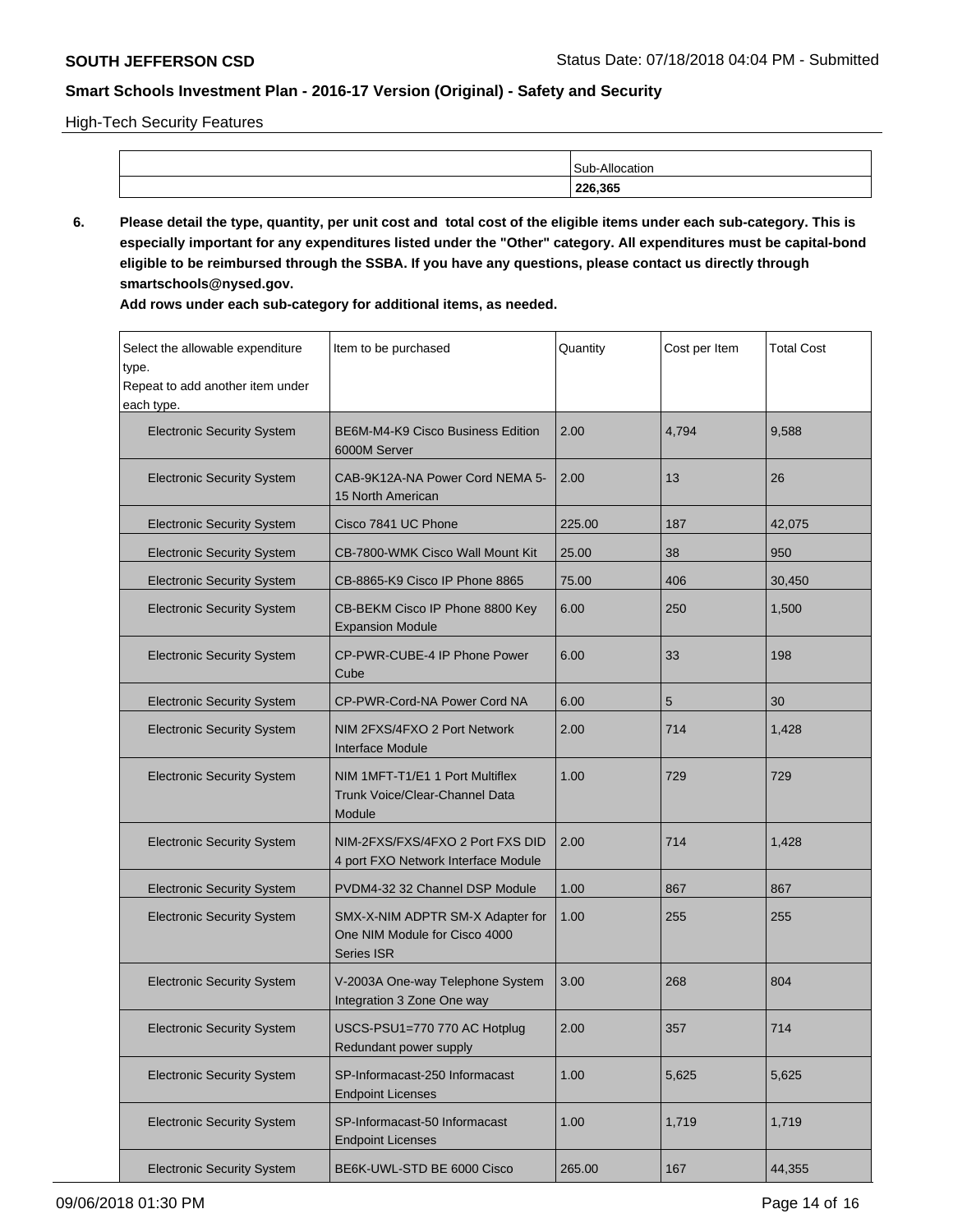High-Tech Security Features

| Select the allowable expenditure<br>type.<br>Repeat to add another item under<br>each type. | Item to be purchased                                                              | Quantity | Cost per Item | <b>Total Cost</b> |
|---------------------------------------------------------------------------------------------|-----------------------------------------------------------------------------------|----------|---------------|-------------------|
|                                                                                             | <b>Business Edition Workplace License</b><br>Standard                             |          |               |                   |
| <b>Electronic Security System</b>                                                           | BE6K-Start-UWL35 BE6000 User<br>Licenses                                          | 1.00     | 510           | 510               |
| <b>Electronic Security System</b>                                                           | FL-CME-SRST-25 SRST-25 Seat<br>Licenses                                           | 4.00     | 332           | 1,328             |
| <b>Electronic Security System</b>                                                           | CON-ECMU-BE11WXUR SWSS<br>Upgrades BE6000 v11 Standard<br><b>Starter Licenses</b> | 1.00     | 350           | 350               |
| <b>Electronic Security System</b>                                                           | CON-OSP-ISR4321V SNTC<br>24x7x4OS CIsco ISR Bundle                                | 3.00     | 533           | 1,599             |
| <b>Electronic Security System</b>                                                           | <b>CON-OS-BE6MRMK SNTC</b><br>8x5xNBDOS Cisco 6000M                               | 2.00     | 276           | 552               |
| <b>Electronic Security System</b>                                                           | ISR-4321-V/K9 Cisco ISR 4321<br><b>BUndle</b>                                     | 2.00     | 1,579         | 3,158             |
| <b>Electronic Security System</b>                                                           | ISR-4331-V/K9 Cisco ISR 4331 UC<br>Bundle PVDM4-32                                | 1.00     | 2,550         | 2,550             |
| <b>Other Costs</b>                                                                          | <b>ARMS-ARS Phase 1 Annese Remote</b><br><b>Support and Configuration</b>         | 30.00    | 109           | 3,270             |
| <b>Other Costs</b>                                                                          | PS-SNY-ADV Phase 1 Installation                                                   | 1.00     | 33,200        | 33,200            |
| <b>Other Costs</b>                                                                          | PS-SNY-ADV Project Completion                                                     | 1.00     | 12,107        | 12,107            |
| <b>Other Costs</b>                                                                          | <b>Architect Fees</b>                                                             | 1.00     | 15,000        | 15,000            |
| <b>Other Costs</b>                                                                          | <b>Construction Contingency Fees</b>                                              | 1.00     | 10,000        | 10,000            |